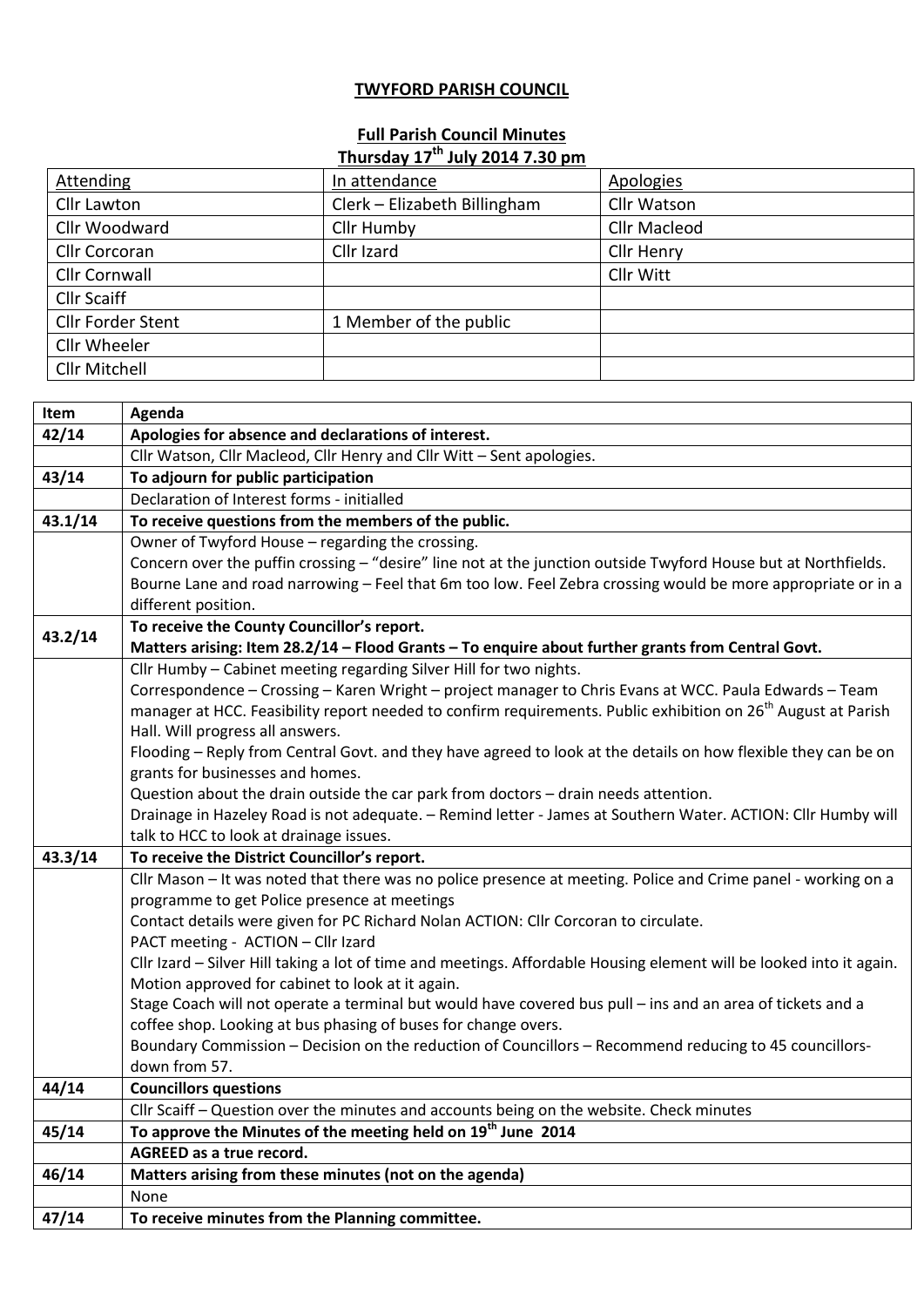|         | SDNP/14/03051/HOUS Bourne Bank Bourne Lane Twyford Winchester SO21 1NX Erection of a                           |
|---------|----------------------------------------------------------------------------------------------------------------|
|         | domestic garage RESOLVED No objection                                                                          |
|         | Demolition and replacement of existing porch and remodelling of internal layout of Barn Cottage.               |
|         | SDNP/14/02983/HOUS Barn Cottage Church Lane Twyford Winchester SO21 1NT Construction of new                    |
|         | Garage/office. RESOLVED No objection                                                                           |
|         | SDNP/14/03289/HOUS - 8 Crescent - RESOLVED no objection                                                        |
| 47.1/14 | To receive the minutes from the Recreation committee.                                                          |
|         | Gave highlights of the meeting including ordering of the outdoor table tennis table.                           |
|         | Dog mess - New dog warden working in Colden Common - ACTION Clerk to contact Dog Warden.                       |
| 48/14   | <b>Finance and Council matters</b>                                                                             |
| 48.1/14 | To receive minutes from the Finance committee $-$ no meeting                                                   |
| 48.2/14 | To agree payments for July 2014                                                                                |
|         | RESOLVED to approve                                                                                            |
| 48.3/14 | Update on Footpath contract and ratification of the contract: Cllr Scaiff                                      |
|         | All paths cleared and strimmed. Will go and check any brambles.                                                |
|         | Other paths have been cleared by HCC                                                                           |
|         | WCC Northfields to the Lodge. - Lodge towards WCC - Enforcement notice sent to landowner.                      |
|         | Concern about the boundary area from Northfields to the highways and if TPC own this area. ACTION Clerk to     |
|         | look. Clerk to do search with Land Registry.                                                                   |
|         | Nurses Path - Bamboo in the path which is encroaching the path and landowner would need to be notified.        |
|         | ACTION Cllr Henry to find ownership.                                                                           |
| 48.5/14 | Update: To discuss and agree on a proposal to hold a Parish filing cabinet at a location in the centre of the  |
|         | village. Cllr Macleod and Cllr Corcoran                                                                        |
|         | On going                                                                                                       |
| 48.6/14 | Update: Countryside access small grant for a map board and agree content.                                      |
|         | ACTION Clerk to order and talk to the shop about a central location and one at the Locks. Ask for samples of   |
|         | ones done recently. Must have a You are here!                                                                  |
| 48.7/14 | To discuss the purchase of a defibrillator and agree where it would be placed.                                 |
|         | ACTION - Agree location - Possibly Village shop or Gilbert Room - Find out about what sort of power source -   |
|         | Louise Watson.                                                                                                 |
|         | AGENDA Sept - Clerk to discuss with the Chair.                                                                 |
| 49/14   | <b>Twyford Open Spaces</b>                                                                                     |
|         | <b>Matters Arising:</b>                                                                                        |
| 49.1/14 | Item 60/13 - Meads area - The Footpaths Officer would be meeting with the Clerk after the flood water had      |
|         | reduced. On-going.                                                                                             |
|         | To look at improvements - ACTION Cllr Woodward to repair.                                                      |
| 49.2/14 | <b>Berry Meadow - update</b>                                                                                   |
|         | To note broken gate post and to approve repairs.                                                               |
|         | Temporary repair done.                                                                                         |
|         | Attempting to settle the two committees - Cllr Corcoran and Cllr Lawton to meet with John Gill and discuss the |
|         | future.                                                                                                        |
|         | Shawford Litter pickers are picking litter.                                                                    |
|         | Believe Berry Meadows in the best state ever and new species.                                                  |
|         | Grazier would have had more cattle earlier but had suspected TB case and could not move.                       |
| 50/14   | <b>Highways and Footpaths</b>                                                                                  |
| 50.1/14 | Proposed Pedestrian Crossing. - Cllr Lawton to update                                                          |
|         | Public meeting to bring recommendations to residents will be held. Some discussion over the reasons for not    |
|         | having a zebra crossing. Feel urgency and need for a crossing.                                                 |
|         | There was a suggestion about moving the bus stop to a safer position.                                          |
|         | Concern about the reducing the width - standards for heavy goods vehicles. Feel that there are concerns about  |
|         | why HGV use the road - quicker and more convenient. Concern about Bourne Lane junction.                        |
| 50.3/14 | Boomtown - Cllr Lawton to update.                                                                              |
|         | Route has been passed by police and City Councillors.                                                          |
|         | No mention of parking suspension. There would be an operator/marshal for the lights.                           |
|         | Press letter after the event if necessary. The council have tried to work with Boomtown and wait to see if it  |
|         | works. Councillors were encouraged to be available to note any problems or concerns on the day.                |